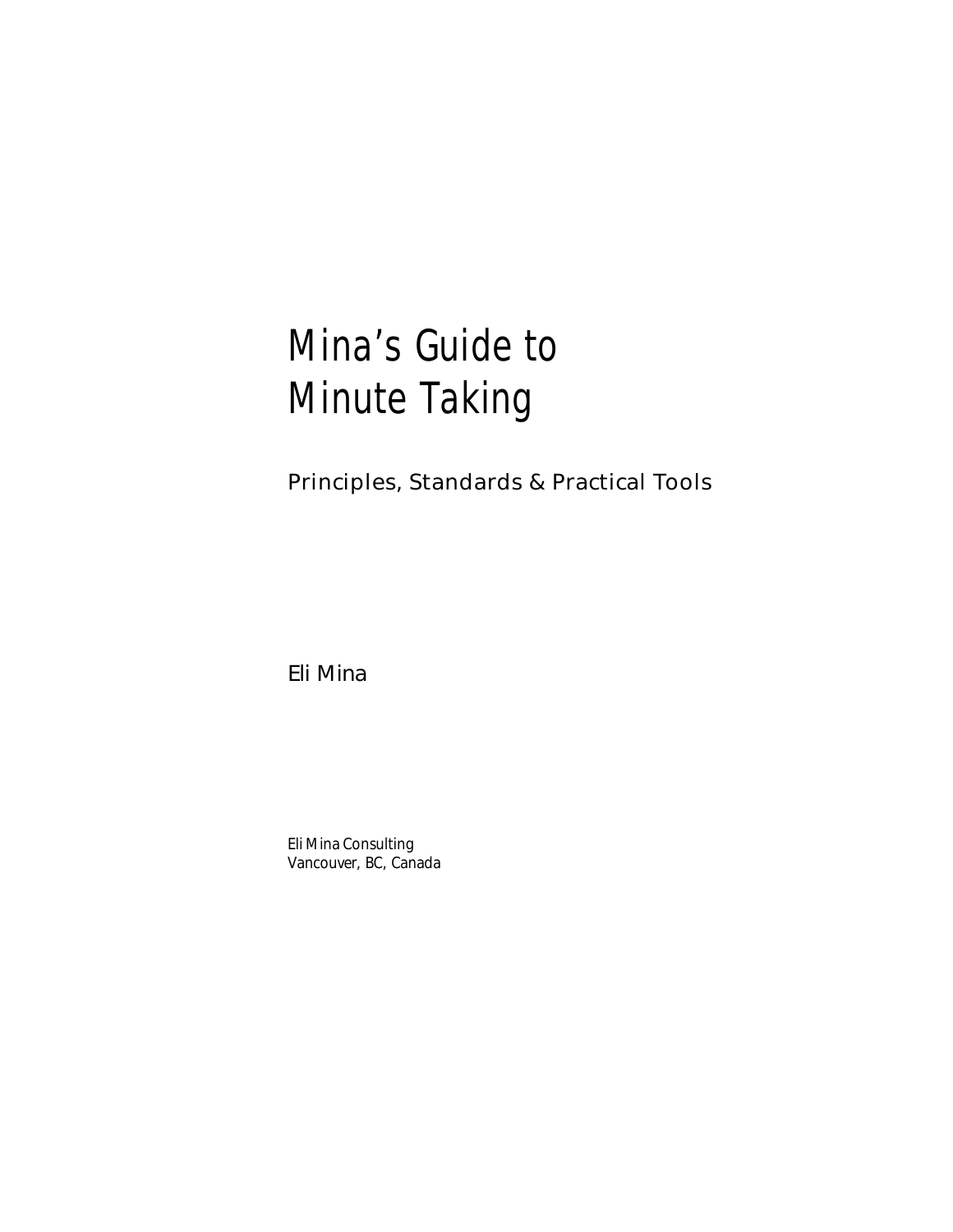# **Contents**

| Chapter 1 |                                                         |  |  |
|-----------|---------------------------------------------------------|--|--|
|           |                                                         |  |  |
|           |                                                         |  |  |
|           |                                                         |  |  |
|           |                                                         |  |  |
|           |                                                         |  |  |
|           |                                                         |  |  |
|           |                                                         |  |  |
| Chapter 2 |                                                         |  |  |
|           |                                                         |  |  |
|           |                                                         |  |  |
|           |                                                         |  |  |
|           |                                                         |  |  |
|           |                                                         |  |  |
|           |                                                         |  |  |
|           |                                                         |  |  |
|           | Sample 2.1: Creating Concise and Objective Summaries 30 |  |  |
|           |                                                         |  |  |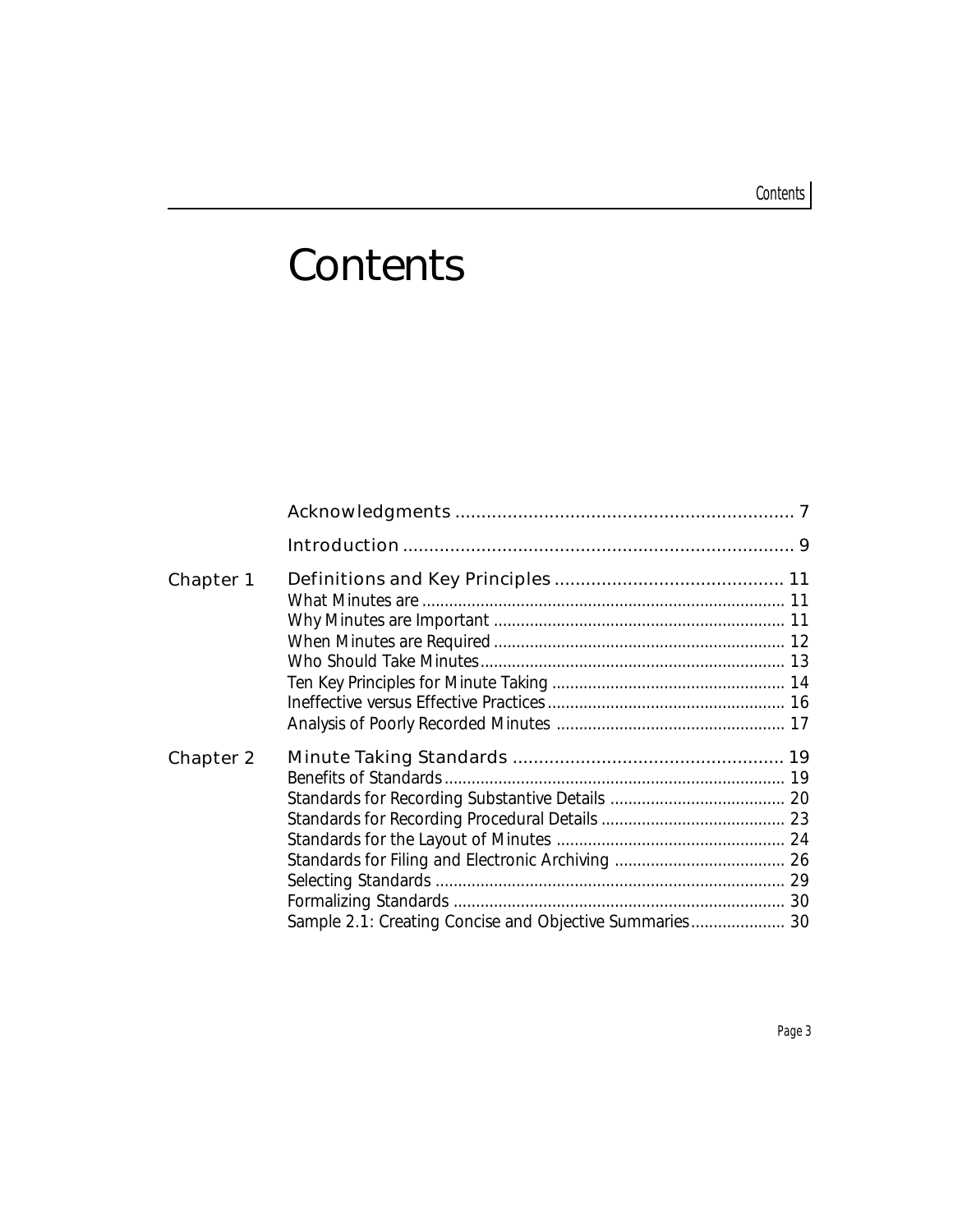### Contents

| Chapter 5 |  |
|-----------|--|
|           |  |
|           |  |
|           |  |
| Chapter 6 |  |
|           |  |
|           |  |
|           |  |
|           |  |
|           |  |
|           |  |
| Chapter 7 |  |
|           |  |
|           |  |
|           |  |
|           |  |
|           |  |
|           |  |
|           |  |
|           |  |
|           |  |
|           |  |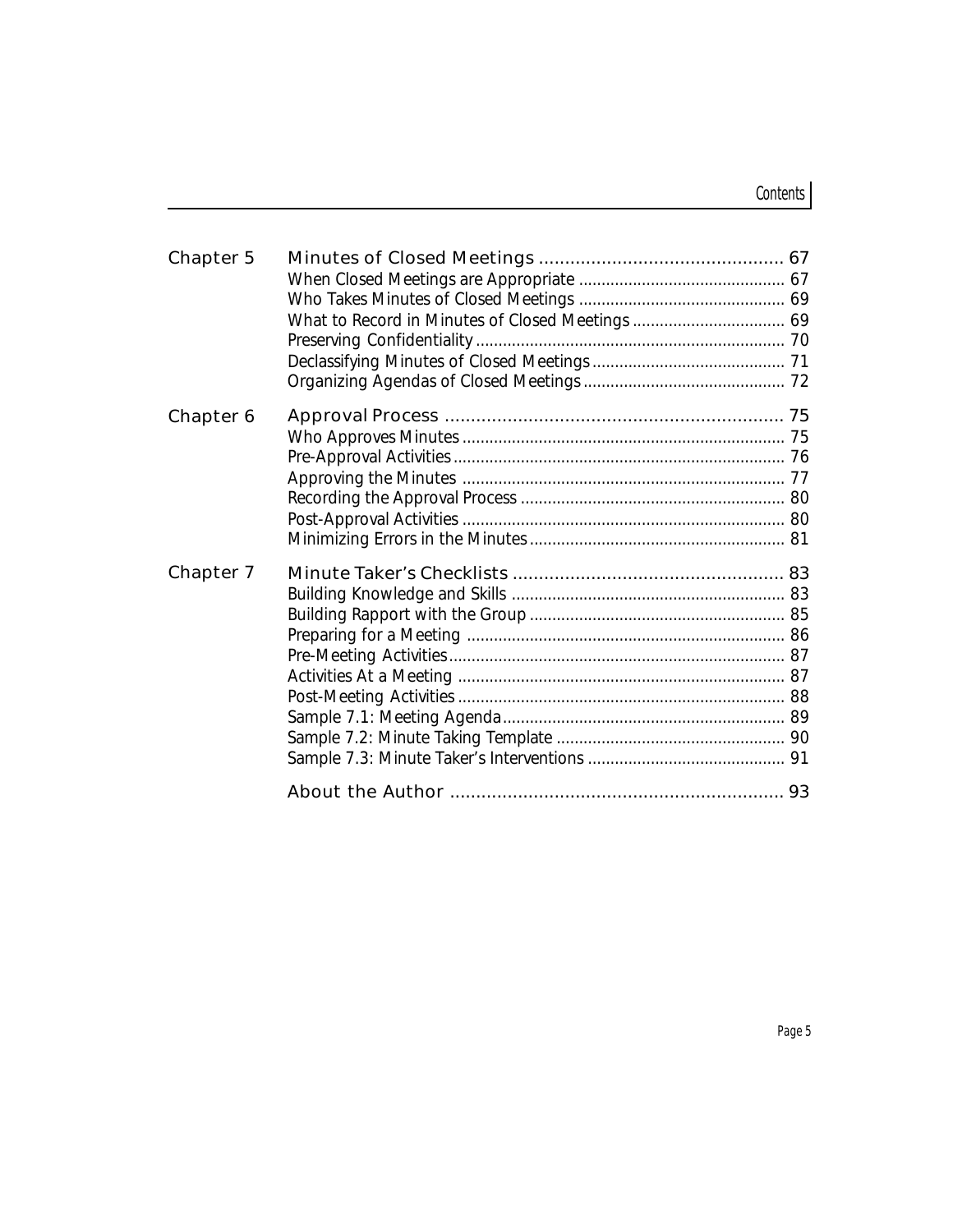### Acknowledgments

I wish to thank my clients and workshop participants, who continually presented me with so many diverse and challenging questions, and helped me develop my expertise in this field.

I wish to give special thanks to the 11 individuals who so graciously offered to serve on my editorial board. You provided valuable insights and feedback and helped make the book meaningful and relevant. My sincere thanks go to:

- Syd Baxter, City Clerk, City of Vancouver, British Columbia
- Rollie Cox, Instructor, Madison Area Technical College, Wisconsin
- Wendy De Marsh, Executive Assistant, School District 57, Prince George
- Rosemary Ishkanian, Registrar, College of Dental Technicians of BC
- Josette A. Lory, Deputy City Clerk, City of Boyne City, Michigan
- Christine Mills, Board Relations Manager, BC's Children's Hospital Foundation
- Wendy Olafson, Executive Assistant, Envision Financial, Langley
- Rae Ratslef, President, Raincoast Ventures The Minute Taking Professionals
- Brenda Sims, Municipal Clerk, Resort Municipality of Whistler
- Shelley A. Westlake-Brown, Executive Assistant, Real Estate Council of Ontario
- Lorna Wolfe, Executive Assistant, Fraser River Port Authority

I also wish to thank Shelley Harrison Rae for copyediting this book.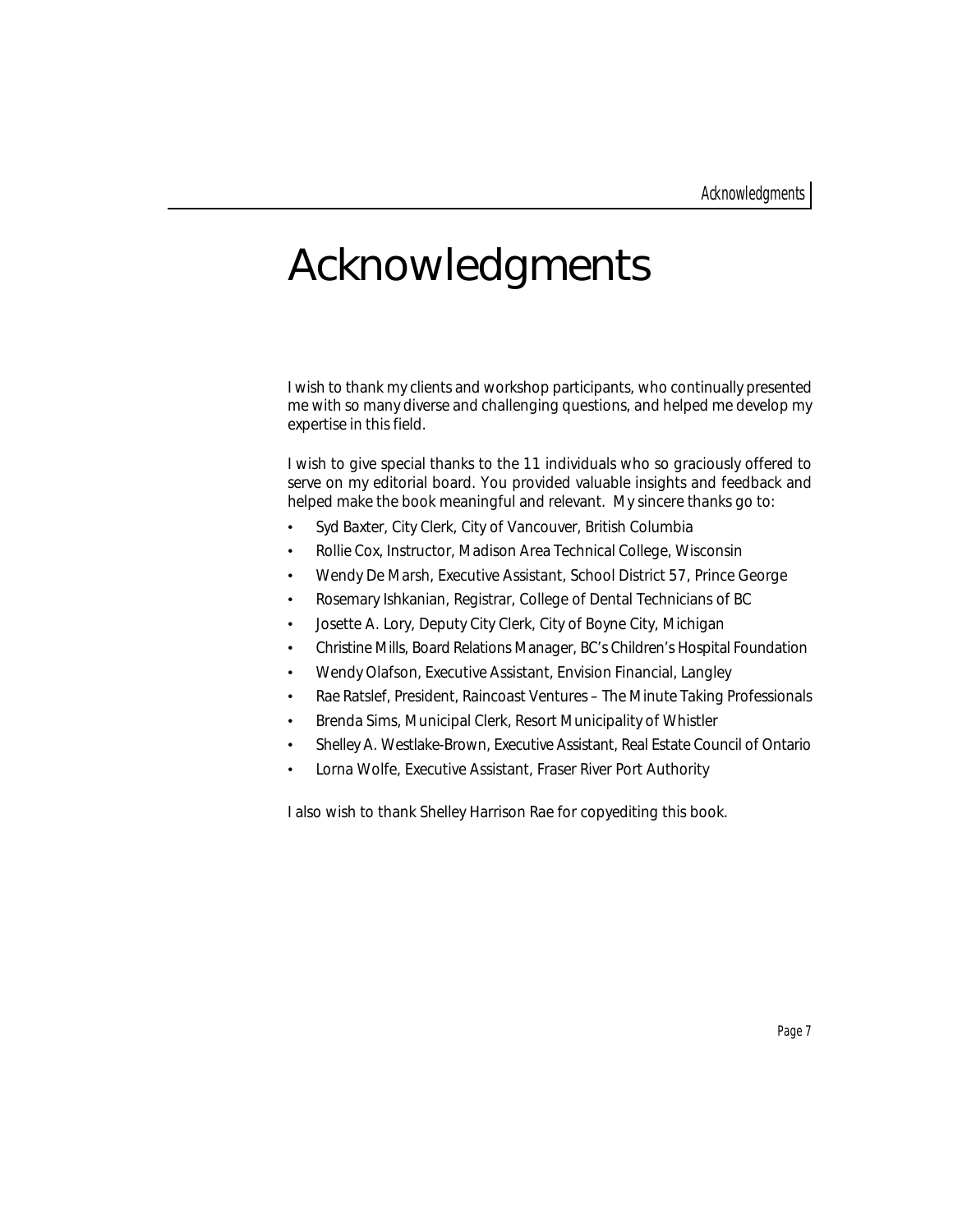### Introduction

Minute Taking can be complex, tricky and challenging. Minute takers are often expected to produce concise and coherent summaries out of chaotic and disorganized meetings. Many are directed to take minutes without documented guidelines on what to record and what to leave out, and without a prior explanation of issues and technical terms used at a meeting. Sometimes they require a rare combination of diplomacy and fortitude, to deal effectively with demands to record inappropriate details in the minutes.

Minutes of meetings are important documents, for recording consensus and decision-making, and for tracking the evolution of issues and the history of an organization. This book offers principles, standards and practical tools to help reduce anxiety about minute taking and establish clarity on what to record. It also explains how minute takers can build rapport with their groups and generate respect for their work.

Specific questions this book will address:

- How much of the discussion should be recorded, and how can arguments about minutes be avoided? Learn to shift the focus of minutes from words to key concepts and ideas, and find out how to convert discussions into concise, coherent and objective summaries.
- <sup>8</sup> How much procedural detail should be recorded in minutes of formal meetings? Find out how motions, amendments and other formal procedures should be recorded. Learn which procedural details are significant and which are extraneous.
- <sup>8</sup> How much detail should be recorded in minutes of closed meetings? Learn to balance the need for transparency and access to information with the occasional need for confidentiality. Find out how to organize agendas of open and closed meetings, to preserve confidentiality.
- <sup>8</sup> Who should tell the minute taker what to record? Learn to formalize a policy on minute taking standards, so the minute taker will take guidance from the group as a whole, and not from individual members.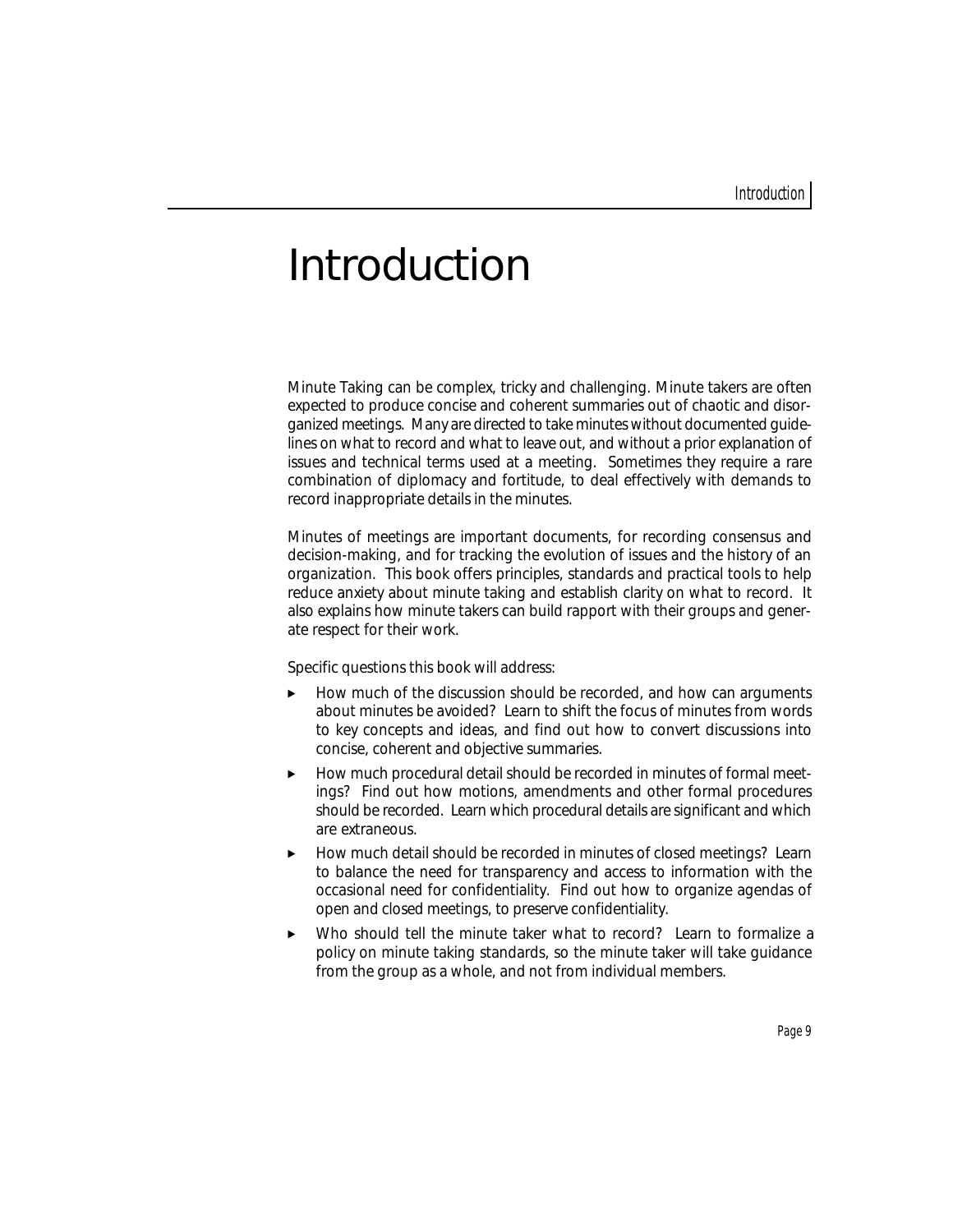|  | Chapter |
|--|---------|
|  |         |
|  |         |
|  |         |

## Definitions and Key Principles

- In this chapter: **What minutes are** 
	- · Why minutes are important
	- · When minutes are required
	- · Who should take minutes
	- · Ten key principles for minute taking
	- · Ineffective versus effective practices
	- · Analysis of poorly recorded minutes

#### What Minutes are

In a formal sense, minutes are the historical record of an officially convened meeting of an organized decision-making body, such as a board of directors, municipal council, or executive committee. Informally, the term *minutes* can extend to mean a summary of a meeting of a group that is not formally organized, and may or may not have collective decision-making powers. Minutes should generally focus on decisions and actions taken by the group, and may also capture the thought process that led to decisions.

#### Why Minutes are Important

Minutes enable an organization to meet its obligation to conduct business in a transparent and accountable manner. They keep the organization's membership, stakeholders, or the general public informed on the evolution of decisions that affect them.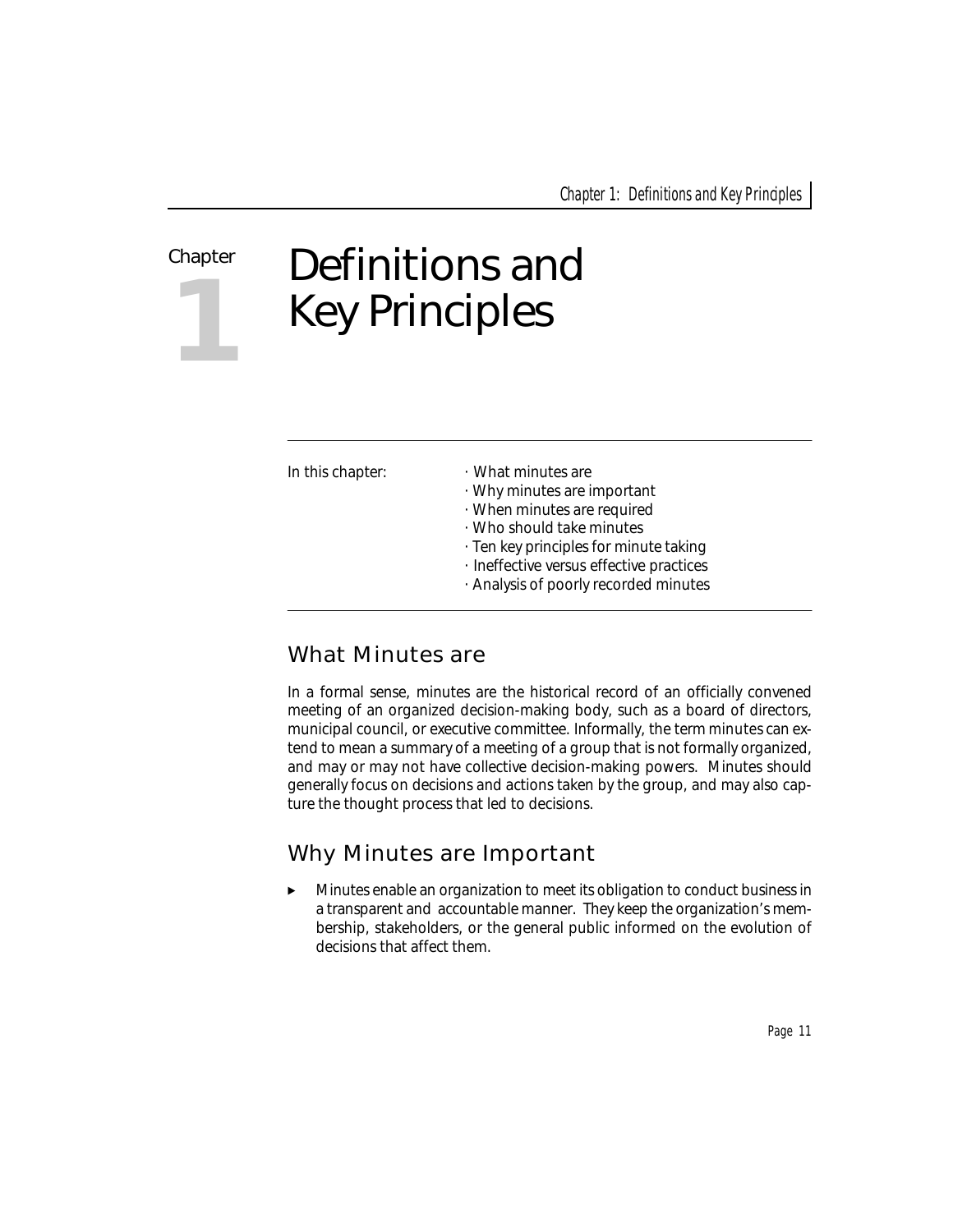Minutes should also be taken in the following settings (even if not specifically required):

- **B** Informal staff meetings. Here, minutes are summaries of discussions, consensus, and follow-up actions. Such summaries enable the group to monitor and track progress of initiatives or projects.
- Planning, teambuilding and problem-solving sessions. Here, minutes are summaries of discussions and consensus. Without concise and complete summaries, the benefits of such sessions and the opportunity for organized follow-up activities are diminished.
- Negotiations or bargaining sessions. Here, agreements reached should be recorded, but it is not usually necessary to record discussion details.

Minutes are not needed in settings where they are not required and would provide no value. For example:

- <sup>8</sup> An informal gathering of colleagues
- An ad-hoc staff meeting for the sole purpose of presenting an update (unless there is a need to inform absent members of what was reported)

#### Who Should Take Minutes

The minute taker should be chosen with care. The selected individual should have the required skills, and at least a basic knowledge of the group's mandate and issues (see Chapter 7 for tips on boosting the minute taker's knowledge and skills).

Options for choosing the minute taker:

- <sup>8</sup> The organization may designate a *secretary*, *recording secretary*, *executive assistant*, or *administrative assistant* to take minutes for a group on a regular basis.
- <sup>8</sup> The individual holding the title of *corporate secretary, executive secretary*, or *secretary-treasurer* may be responsible for the minutes, but usually delegates the minute taking task to a staff member or an outside professional.
- <sup>8</sup> In closed meetings, where some or all outsiders are excluded, a board or council may designate one of its members to take minutes, or it may delegate the task to a *confidential secretary* (who may be required to sign an oath of confidentiality).